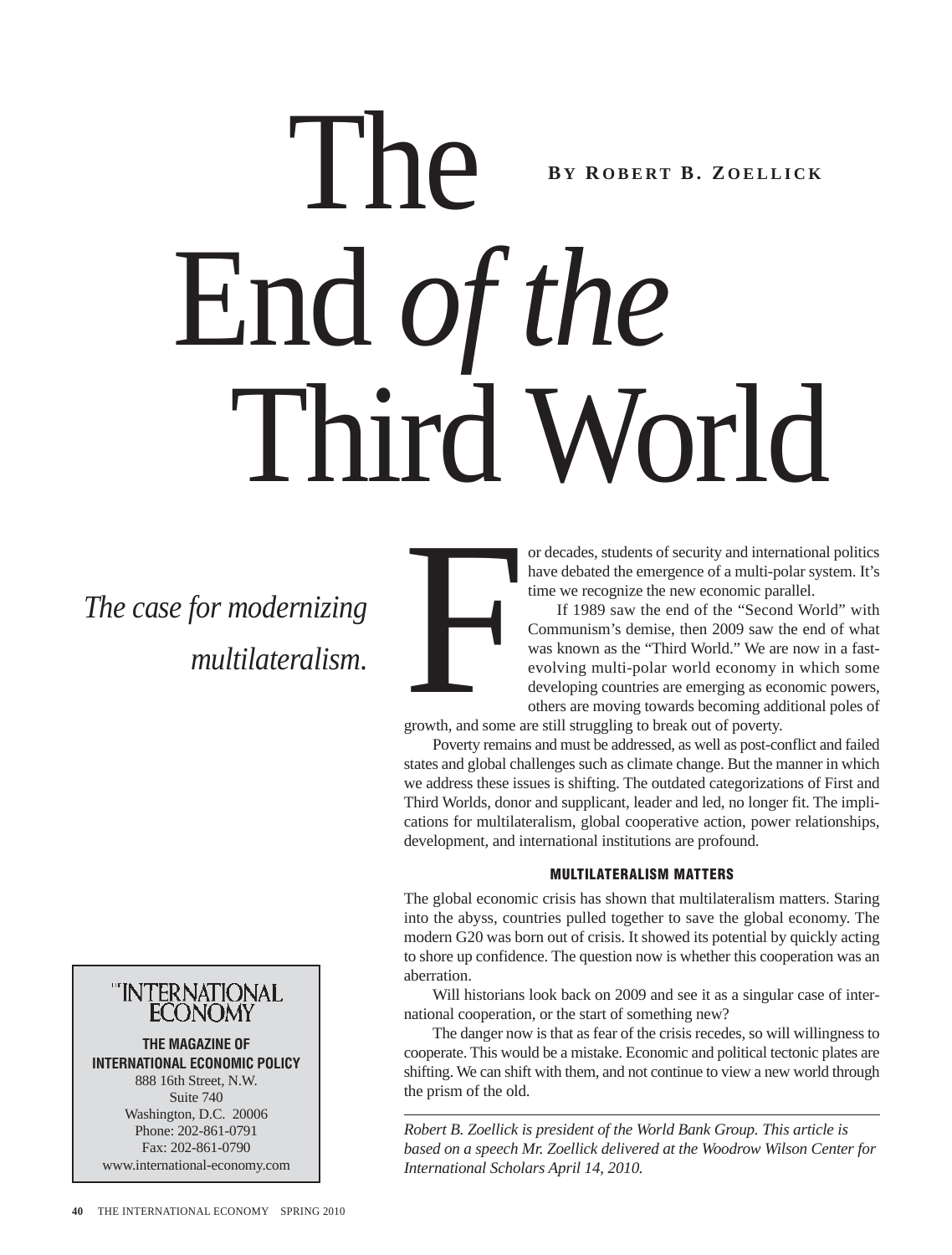

#### **WHAT IS DIFFERENT?**

The developing world was not the cause of the crisis, but it could be an important part of the solution. Our world will look very different in ten years, with demand coming not just from the United States and advanced economies but from around the globe.

Already we see the shifts. Asia's share of the global economy in purchasing power parity terms has risen steadily from 7 percent in 1980 to 21 percent in 2008. Asia's stock markets now account for 32 percent of global market capitalization, ahead of the United States at 30 percent and Europe at 25 percent. Last year, China overtook Germany to become the world's biggest exporter. It also surpassed the United States to become the world's largest car and vehicle market.

The developing world is becoming a driver of the global economy. Much of the recovery in world trade has been due to strong demand for imports among developing countries. Even though developing world imports are about half of the imports of high-income countries, they are growing at a much faster rate. As a result, they accounted for more than half of the increase in world import demand since 2000.

#### **NEW POLES OF GROWTH**

The world economy is rebalancing. We are witnessing a move towards multiple poles of growth as middle classes grow in developing countries, billions of people join the world economy, and new patterns of integration combine regional intensification with global openness.

This change is not just about China or India. The developing world's share of global GDP in purchasing power parity terms has increased from 34 percent in 1980 to 43 percent in 2010. Developing countries are likely to post robust

*Changes in government policies can create opportunities for private-sector growth, which in turn offers services to other entrepreneurs. In the ten years to 2008, the private sector has invested more than \$60 billion in information and communications technology in Africa; 65 percent of Africans are now within reach of wireless voice services, and there are four hundred million mobile phones in use in Africa.* 

growth rates over the next five years and beyond. Sub-Saharan Africa could grow by an average of over 6 percent to 2015, while South Asia, where half the world's poor live, could grow by as much as 7 percent a year over the same period.

Southeast Asia has become a middle-income region of almost six hundred million people, with growing ties to India and China, deepening ties with Japan, Korea, and Australia, and continuing links through global sourcing to North America and Europe.

The Middle East region is an important source of capital for the rest of the world, and increasingly a businessservice hub between Asia—East and South—and Euro-Africa. Gross official reserves of the Gulf Cooperation Council countries were over \$500 billion at the end of 2008, with estimates of sovereign wealth fund assets of as much as \$1 trillion. If the Maghreb can move beyond historical fault lines, it can be part of a Euro-Med integration linked to both the Mideast and Africa.

In the Latin American and Caribbean region, sixty million people were lifted from poverty between 2002–08 and a growing middle class boosted import volumes at an annual rate of 15 percent.

#### **AFRICA'S POTENTIAL**

Africa missed out on the manufacturing revolution that lifted East Asia's economies out of poverty and into prosperity. But Africa no longer needs to be left behind.

Today in many African countries even small, inexpensive items such as soap or slippers, or basic tools or consumer goods, are imported. If Africans remove the barriers to domestic production and local entrepreneurship, while creating conditions for outside investors to shift production to Africa, then African development could blossom. Unlike past failed efforts to favor import-substitution interests behind protectionism, this approach could capture benefits from regional integration within global markets.

What would it take? As a first step, the 80 percent of Africans earning \$2 a day or less need to earn enough income to be able to buy basic consumer goods. Agriculture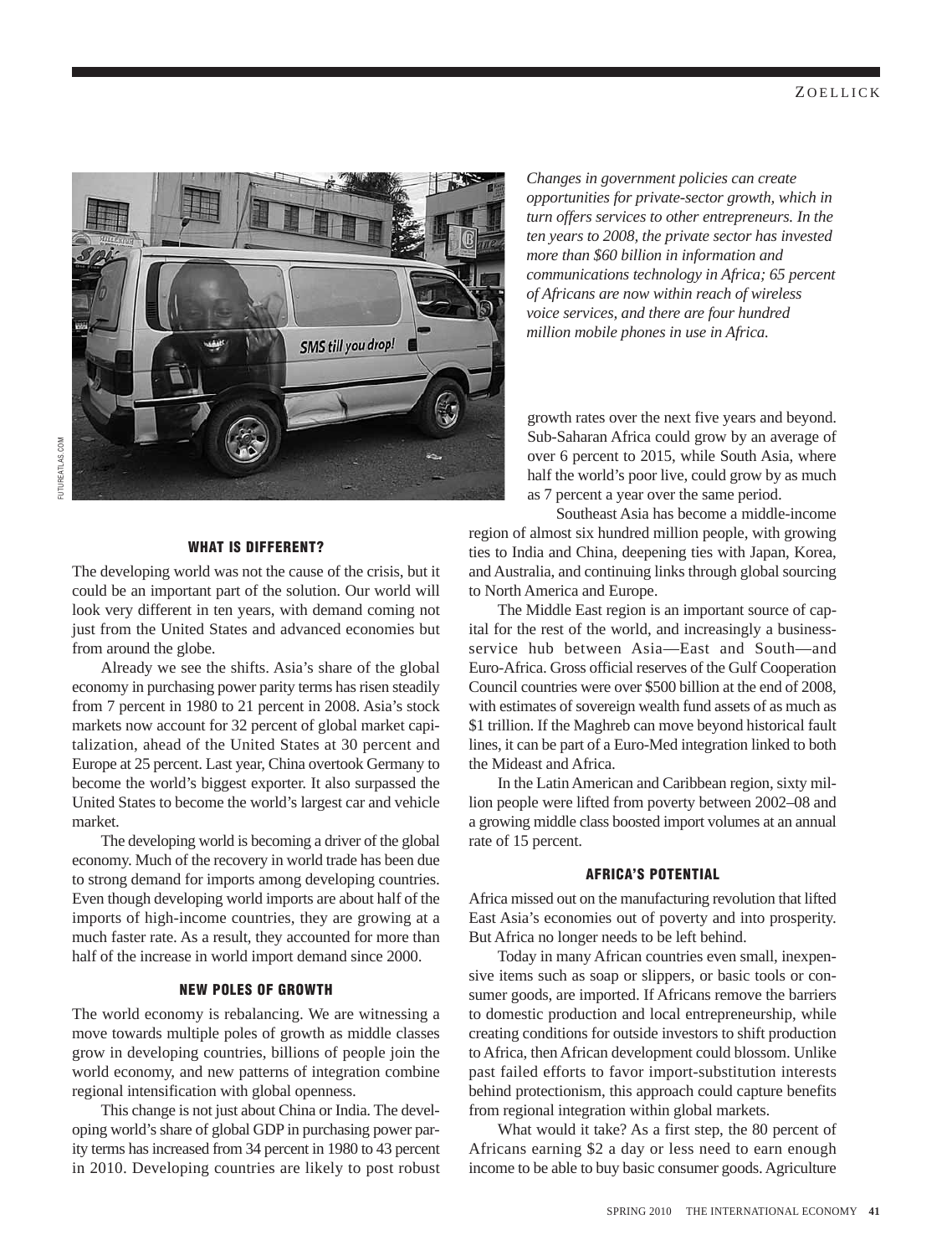is the main source of jobs and an early opportunity to boost productivity and income. Investment is needed all across the agricultural value chain: property rights, seeds, irrigation, fertilizer, finance, basic technologies, storage, and transport to market. Since about two-thirds of African farmers are women, we need to help them get legal and property rights and access to services.

With slightly higher incomes and living standards in place, local manufacturers could target or customize for the local market, and eventually for export.

To grow further, Africans need the same things Europe and Japan needed after World War II: infrastructure, energy, integrated markets linked to a global economy, and the conditions for a vibrant private sector. These public goods will foster much more than local manufacturing.

Today's shifts open new opportunities for Africa. As the global crisis hit, some Chinese officials recognized that it was time to shift beyond toys and footwear. China could move up the value chain, increase wages and consumption, and expand its "harmonious society." Chinese companies, in turn, could relocate lower value-added manufacturing for both domestic production and export elsewhere, including to Africa, following China's resource developers and construction enterprises. These manufacturers bring know-how and machinery, as well as access to marketing and distribution networks. The World Bank Group is already working with Africans and Chinese to create industrial zones.

Early investors are sensing the promise in Africa and are not dissuaded by the risks—after Lehman Brothers and Greece, investors know developed markets can be risky, too.

Changes in government policies can create opportunities for private-sector growth, which in turn offers services to other entrepreneurs. In the ten years to 2008, the private sector has invested more than \$60 billion in information and communications technology in Africa; 65 percent of Africans are now within reach of wireless voice services, and there are four hundred million mobile phones in use in Africa.

IFC, the World Bank Group's private-sector arm, is helping catalyze this business revolution. A new IFC equity fund has attracted \$800 million from sovereign wealth and

### *The old world of fireside chats*

*among G7 leaders is gone.*

pension funds to invest in companies in Africa, Latin America, and the Caribbean.

#### **POWER SHIFTS**

Increased income and growth in the developing world means increasing influence. The old world of fireside chats among G7 leaders is gone. Today's discussion requires a much bigger table, and developing countries must have seats at it.

Last year's G20 Summit in Pittsburgh recognized that change. But arranging a new sharing of responsibilities among mutual stakeholders in international systems will not be easy.

The Doha World Trade Organization round and the climate change talks in Copenhagen revealed how hard it will be to share mutual benefits and responsibilities between developed and developing countries.

If it is no longer possible to solve big international issues without developing and transition country involvement, it is also no longer possible to presume that their biggest members, the so-called BRICs—Brazil, Russia, India, and China—are representative of the rest.

In discovering a new forum in the G20, we must be careful not to impose a new inflexible hierarchy on the world. Instead, the G20 should operate as a "Steering Group" across a network of countries and international institutions.

#### **THE DANGER OF GEOPOLITICS AS USUAL**

The danger is that we address this changing world through the prism of the old G7. Developed country interests, even if well-intentioned, cannot represent the perspective of the emerging economies.

Nor can we retreat into an "Old Multilateralism"—a solution that seeks to resist change. A new geopolitics for a multipolar economy needs to share responsibility while recognizing different perspectives and circumstances.

Take financial reform. The world has paid a big price in lost jobs and ruined lives for the breakdowns of the global financial system. We need better financial regulation, with stronger capital, liquidity, and supervisory standards. A new supervisory framework should consider systemic risks, reverse regulation that reinforces the ups and downs of cycles, consolidate supervision to avoid gaps, and monitor inflation in asset prices as well as in goods and services.

But we should beware of unintended consequences, and not compound costs by encouraging financial protectionism or unfairly constraining financial services to the poor. For smaller banks, whether in developed or developing countries, these regulations could choke off the financial sector, innovation, and risk management. They could make it harder to invest across national borders.